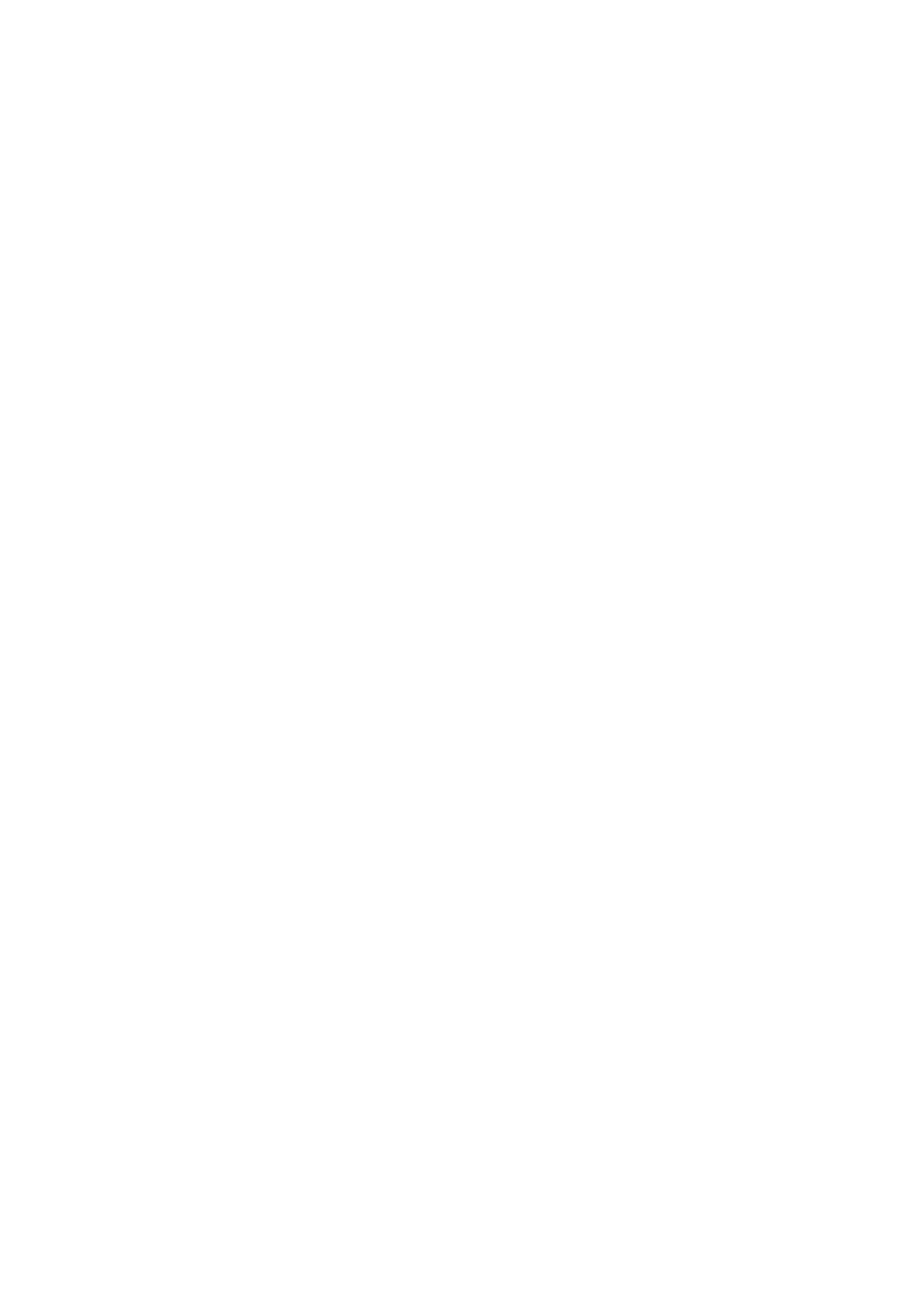# EUROPEAN STANDARD NORME EUROPÉENNE EUROPÄISCHE NORM

# **EN ISO 13533:2001/AC**

March 2006 Mars 2006 März 2006

**ICS** 75.180.10

English version Version Française Deutsche Fassung

Petroleum and natural gas industries - Drilling and production equipment - Drill-through equipment (ISO 13533:2001/Cor.1:2005)

Industries du pétrole et du gaz naturel - Equipements de forage et de production - Equipements à travers lesquels s'effectue le forage (ISO 13533:2001/Cor.1:2005)

Erdöl- und Erdgasindustrie - Bohr- und Fördereinrichtungen - Drill-through equipment (ISO 13533:2001/Cor.1:2005)

This corrigendum becomes effective on 1 March 2006 for incorporation in the three official language versions of the EN.

Ce corrigendum prendra effet le 1 mars 2006 pour incorporation dans les trois versions linguistiques officielles de la EN.

Die Berichtigung tritt am 1.März 2006 zur Einarbeitung in die drei offiziellen Sprachfassungen der EN in Kraft.



EUROPEAN COMMITTEE FOR STANDARDIZATION COMITÉ EUROPÉEN DE NORMALISATION EUROPÄISCHES KOMITEE FÜR NORMUNG

**Management Centre: rue de Stassart, 36 B-1050 Brussels**

© 2006 CEN All rights of exploitation in any form and by any means reserved worldwide for CEN national Members. Tous droits d'exploitation sous quelque forme et de quelque manière que ce soit réservés dans le monde entier aux membres nationaux du CEN.

Alle Rechte der Verwertung, gleich in welcher Form und in welchem Verfahren, sind weltweit den nationalen Mitgliedern von CEN vorbehalten.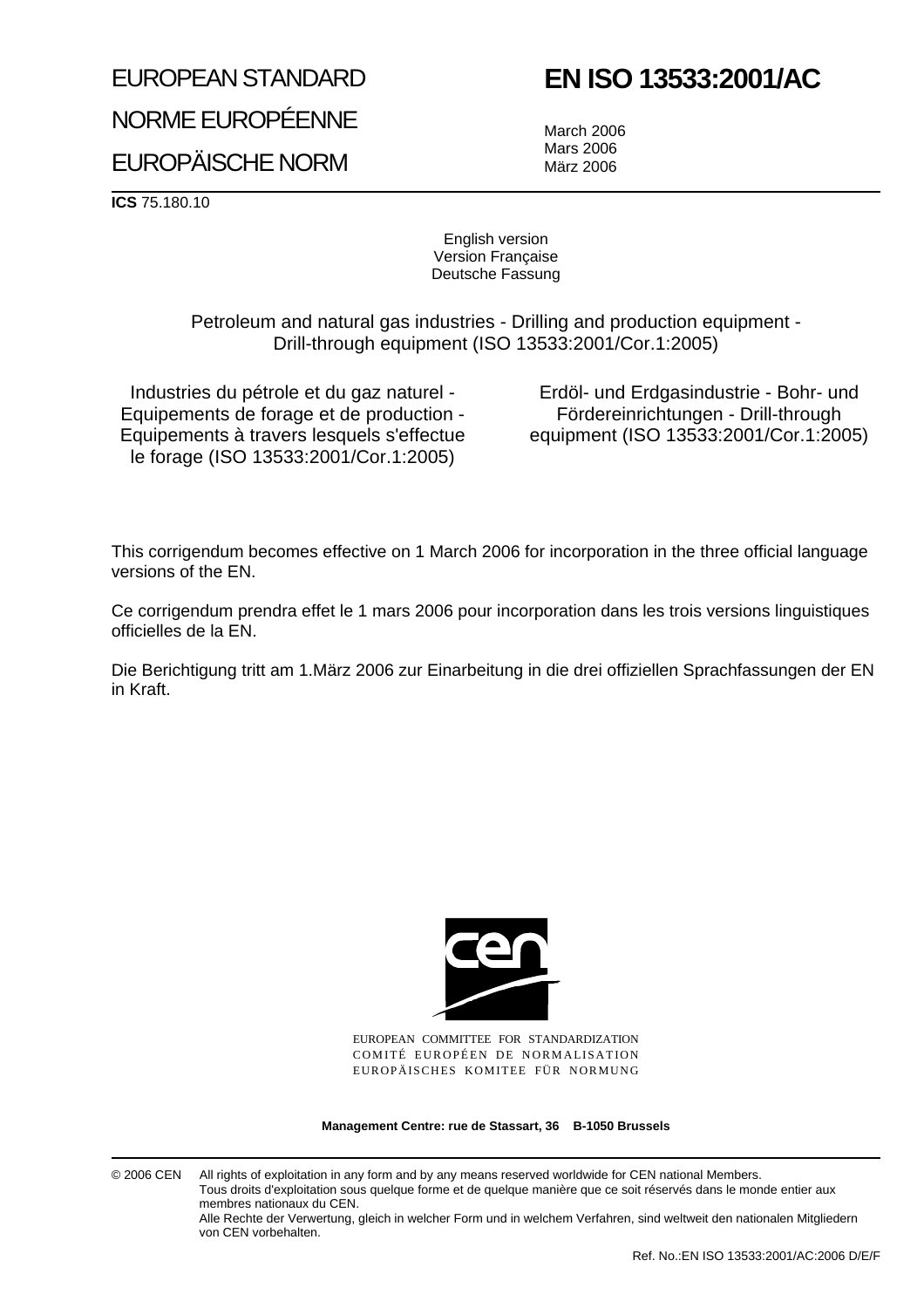## **English version**

#### **Endorsement Notice**

The text of ISO 13533:2001/Cor.1:2005 has been approved by CEN as a European Corrigendum without any modifications.

## **Version française**

#### **Notice d'entérinement**

Le texte de l'ISO 13533:2001/Cor.1:2005 a été approuvé par le CEN comme Corrigendum européen sans aucune modification.

## **Deutsche Fassung**

| Tabelle 8           | Druckfehler - Bei Maß "L, Kleinste<br>Ansatzlänge" Nennmaß 279 mm (11 in) 84,0<br>ersetzen durch<br>79.5                                                                                                  |
|---------------------|-----------------------------------------------------------------------------------------------------------------------------------------------------------------------------------------------------------|
| Tabelle 12          | Druckfehler - Die US Customary Einheiten<br>für Nennmaß 78 mm sollten "3 1/16" anstelle<br>von "3 1/8" betragen                                                                                           |
| Tabelle 16 (rechts) | Druckfehler – Bei Typ 16B Integrale<br>Klemmanschlüsse, Ringnummer "RX 73"<br>ersetzen durch "RX 65", 20,69 MPa (3000<br>psi), Maßbezeichnung 16 3/4: (siehe<br>berichtigten Tabellenabschnitt wie folgt) |

| Ringnummer                        | Maßbezeichnung | Nennbetriebsdrücke |         |  |
|-----------------------------------|----------------|--------------------|---------|--|
|                                   |                | <b>MPa</b>         | (psi)   |  |
| Integrale Klemmanschlüsse Typ 16B |                |                    |         |  |
| <b>RX 45</b>                      | 71/16          | 13,79              | 2 0 0 0 |  |
| <b>RX 65</b>                      | 16 3/4         |                    |         |  |
| <b>RX 73</b>                      | 21 1/4         |                    |         |  |
| <b>RX 53</b>                      | 11             | 20,68              | 3 0 0 0 |  |
| <b>RX 57</b>                      | 13 5/8         |                    |         |  |
| <u>RX 65</u>                      | 16 3/4         |                    |         |  |

Tabelle 18 Druckfehler – Bei "Schergestänge (Mindestanforderung), Nennmaß 179 mm (7 1/16 in) 133 durch 13,3 ersetzen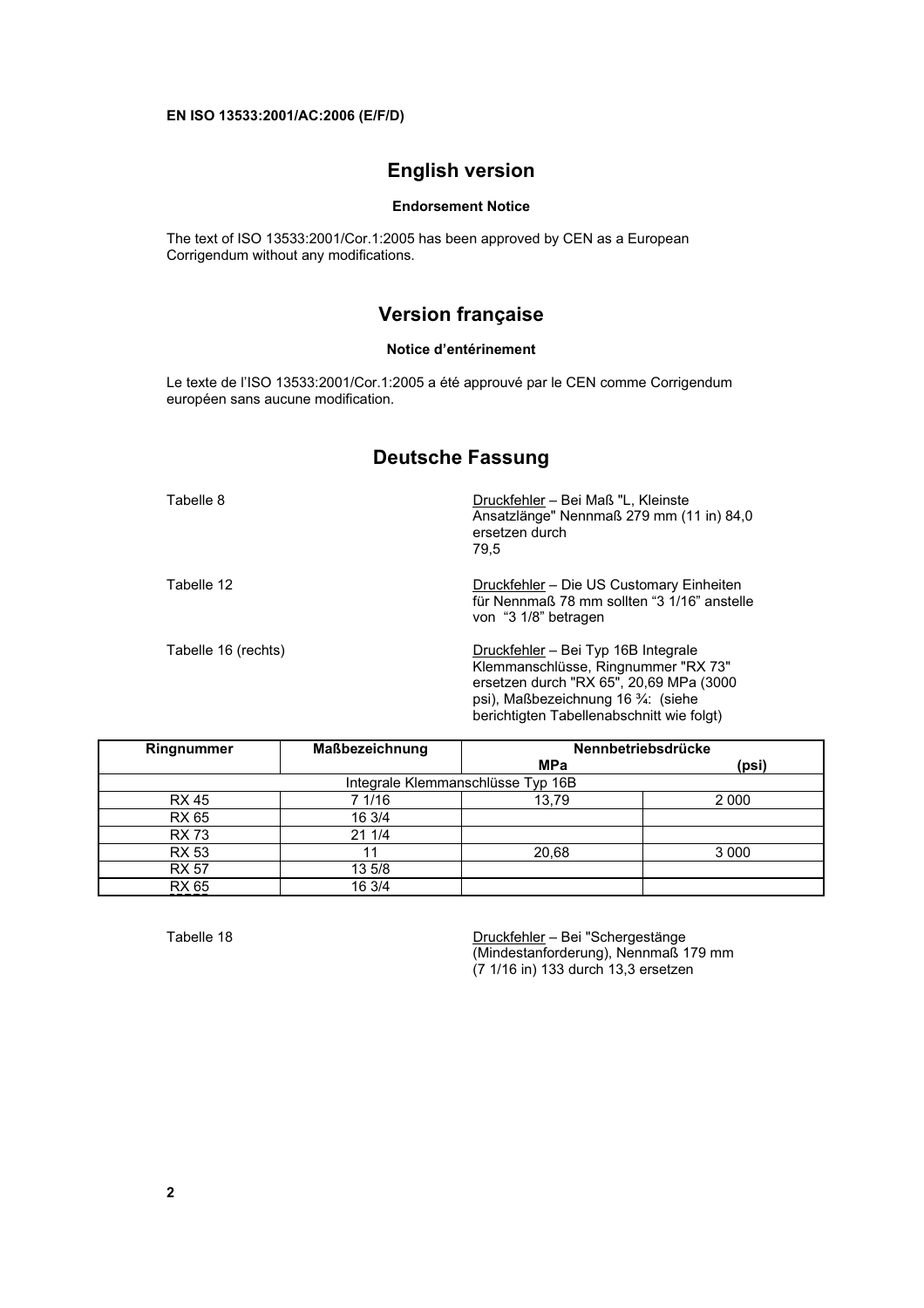### **EN ISO 13533:2001/AC:2006 (E/F/D)**

Bild 6 <u>Druckfehler</u> – Die Endpunkte auf der linken Seite für die Maße "G" und "N" sind falsch (siehe nachstehendes berichtigtes Bild)



#### Legende

a Scharfe Kante brechen

## **Bild 6 — Feritgbearbeitung von Ringnuten des Typs SR**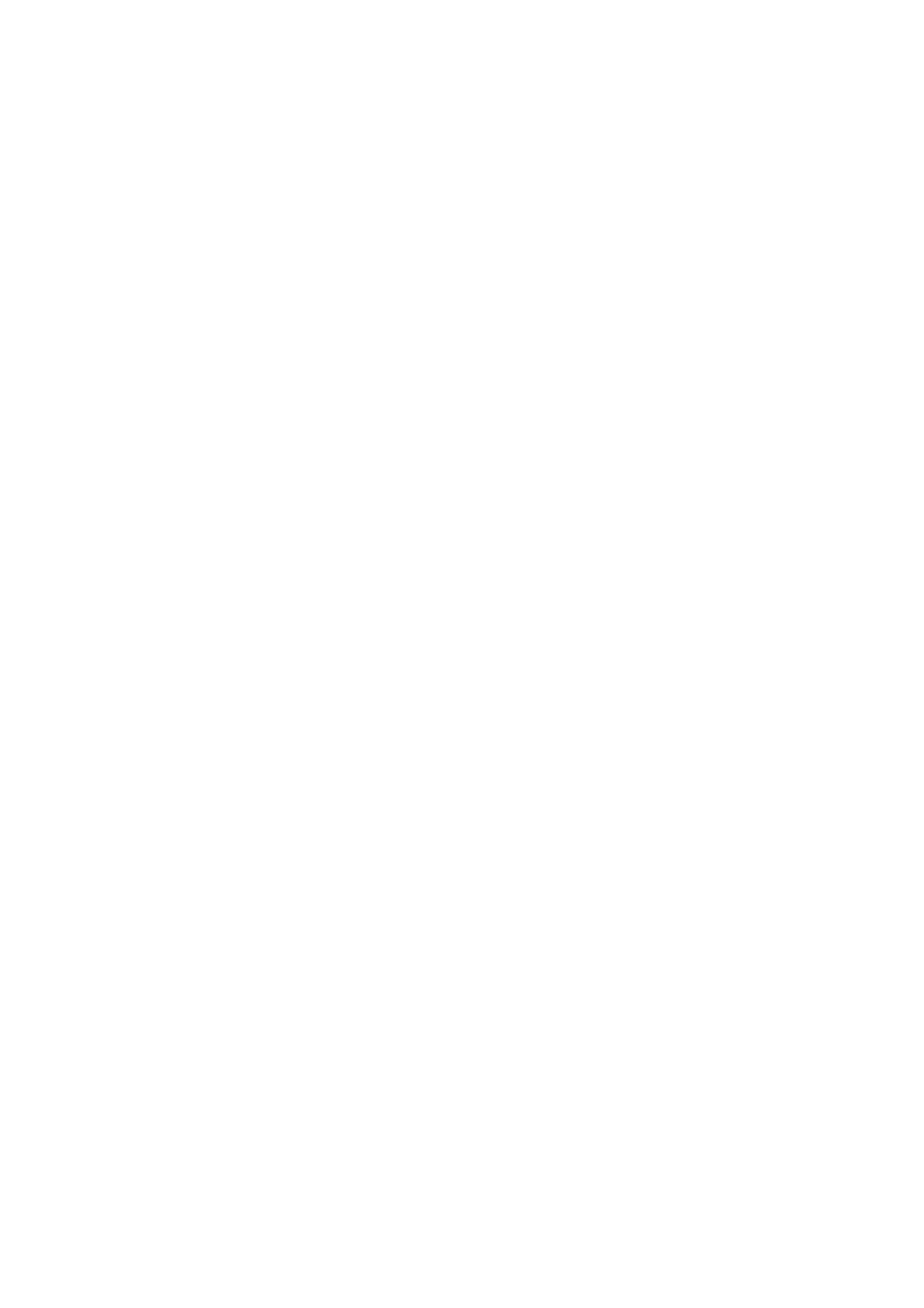

Published 2005-01-15

INTERNATIONAL ORGANIZATION FOR STANDARDIZATION • МЕЖДУНАРОДНАЯ ОРГАНИЗАЦИЯ ПО СТАНДАРТИЗАЦИИ • ORGANISATION INTERNATIONALE DE NORMALISATION

## **Petroleum and natural gas industries — Drilling and production equipment — Drill-through equipment**

TECHNICAL CORRIGENDUM 1

*Industries du pétrole et du gaz naturel — Équipements de forage et de production — Équipements à travers lesquels s'effectue le forage*

*RECTIFICATIF TECHNIQUE 1*

Technical Corrigendum 1 to ISO 13533:2001 was prepared by Technical Committee ISO/TC 67, *Materials, equipment and offshore structures for petroleum, petrochemical and natural gas industries*, Subcommittee SC 4, *Drilling and production equipment.* 

*Page 19, Table 8, column 6, first line under the header:* 

Replace "84,0" with "79,5".

*Page 20:* 

Replace Figure 6 with the following figure. Note that the lower ends of the vertical lines defining the dimensions *G* and *N* have been modified.

©ISO 2005 – All rights reserved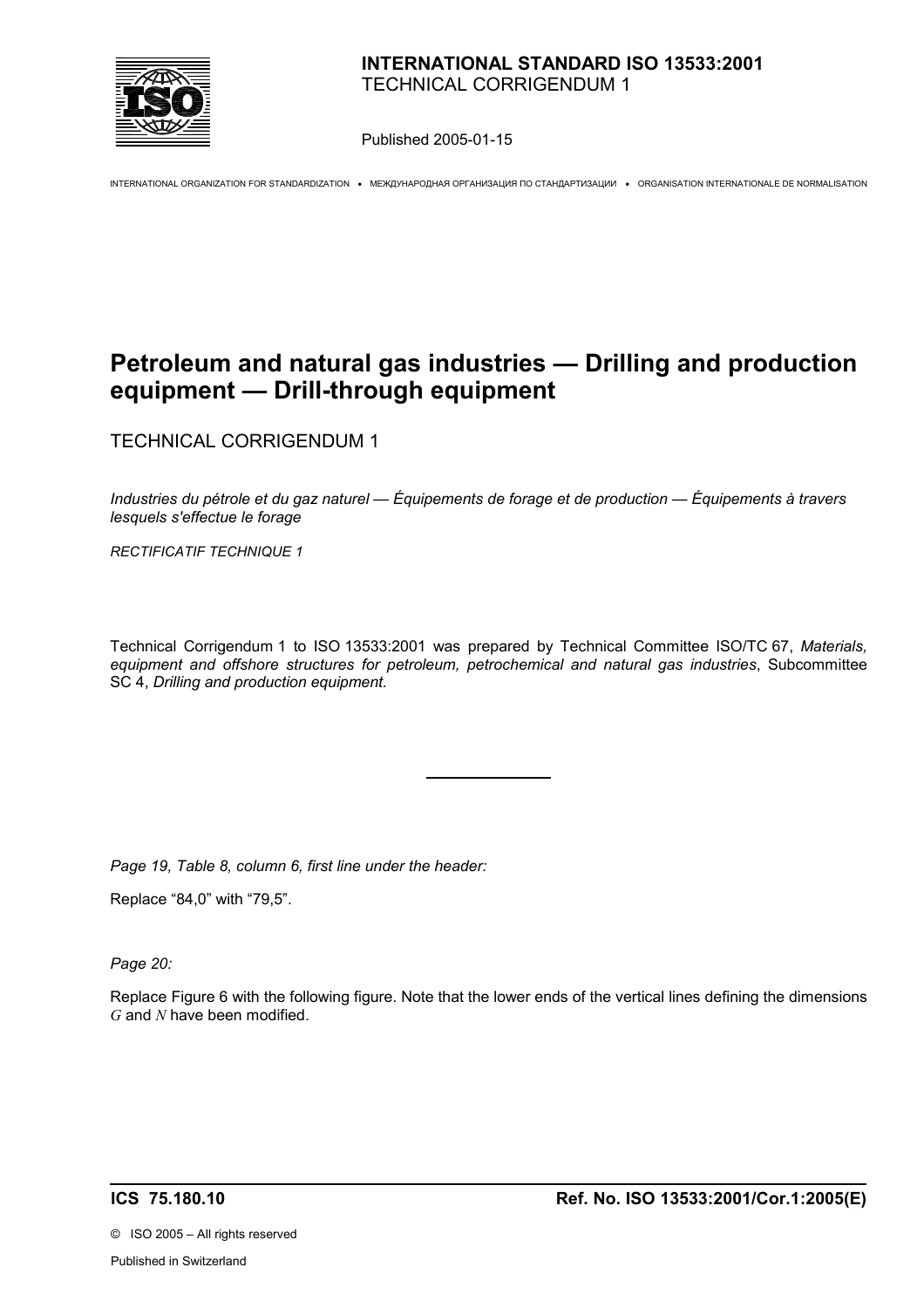Dimensions in millimetres



a Break sharp corner.

### **Figure 6 — Finish machining of type SR ring grooves**

*Page 23, Table 12, first column, fourth under the header:*  Replace "(3 1/8")" with "(3 1/16")".

*Page 28, Table 16, fifth column, fourteenth line under the header:*  Replace "RX 73" with "RX 65".

*Page 36, Table 18, second column, first line under the header:*  Replace "133" with "13,3".